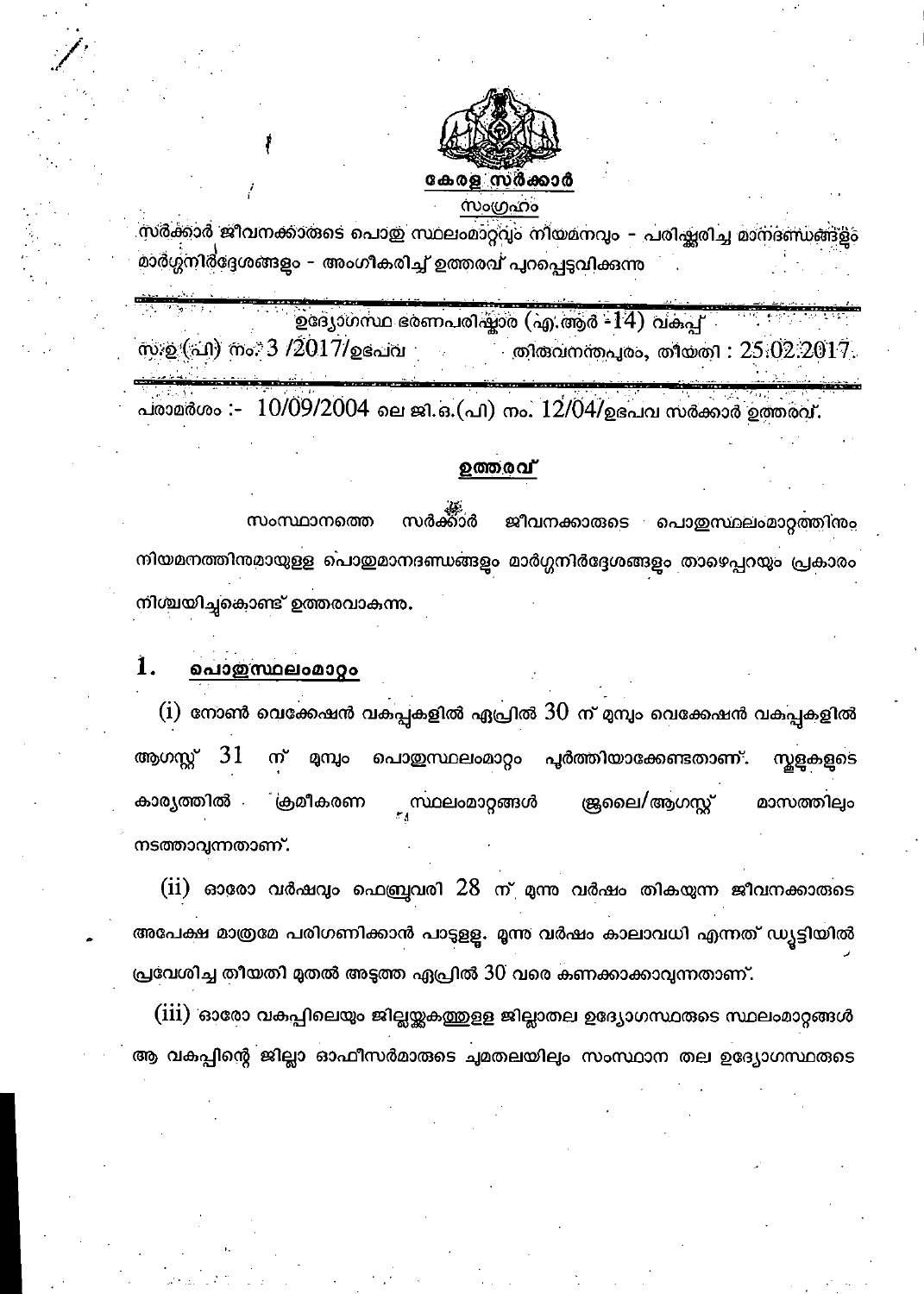ജില്ലയ്ക്കുകത്തുള്ളതും അന്തർജില്ലാ സ്ഥലംമാറ്റങ്ങളും വകപ്പ മേധാവിയുടെ ചുമതലയിലും ഓഫീസുകളിലെ സീറ്റമാറ്റം ഓഫീസ് മേധാവിയും നടത്തേണ്ടതാണ്.

 $\overline{(\mathrm{i}\mathrm{v})}$  എല്ലാ വകപ്പുകളൂടെയും മേധാവികൾ ജീവനക്കാരുടെ ഒരു ഇലക്ട്രോണിക് ഡാറ്റാബേസ് തയ്യാറാക്കി സൂക്ഷിക്കേണ്ടഇം ഇനിമേൽ സർക്കാർ ജീവനക്കാരുടെ സ്ഥലംമാറ്റത്തിന്റെയ്യം നിയമനത്തിന്റെയ്യം നടപടികൾ ഓൺലൈൻ സമ്പ്രദായത്തിൽക്കൂടി മാത്രം നടത്തേണ്ടതുമാണ്. ഇതിലേയ്ക്കാവശ്യമായ സോഫ്റ്റ് വെയർ പ്രാപ്തമാക്കുന്നതും നടപ്പിൽവരുത്തുന്നതിനായുളള പരിശീലനവും ഈ സമ്പ്രദായം എൻ.ഐ.സി (നാഷണൽ ഇൻഫർമാറ്റിക്സ് സെന്റർ) ഏർപ്പെടുത്തുന്നതാണ്.

(V) പൊതുസ്ഥലംമാറ്റത്തിനായി ഈ മാർഗ്ഗനിർദ്ദേശങ്ങളെ അടിസ്ഥാനമാക്കി എല്ലാ മുൻഗണനാ വർഷവും ഒരു പട്ടിക തയ്യാറാക്കേണ്ടതാണ്. അട്ടത്ത പൊതു സ്ഥലംമാറ്റത്തിനായുള്ള പട്ടിക നിലവിൽ വരുന്നതവരെ വകപ്പിലെ എല്ലാ സ്ഥലംമാറ്റങ്ങളും ക്യൂ സമ്പ്രദായം പാലിച്ചുകൊണ്ട് ഈ പട്ടികയിൽ നിന്നും മാത്രം നടത്തേണ്ടതാണ്.

#### 2. ഉദ്യോഗ കാലദൈർഘ്യം

 $(i)$ ജില്ലാന്തര സ്ഥലംമാറ്റങ്ങൾക്കളള നിബന്ധനകൾക്ക് വിധേയമായി, ഒരു സ്റ്റേഷനിൽ മൃന്ന വർഷം സർവ്വീസ് പൂർത്തിയാക്കാത്ത ജീവനക്കാരെ പൊതുസ്ഥലംമാറ്റ ഉത്തരവ് പുറപ്പെടുവിക്കന്നത് വരെയോ അല്ലെങ്കിൽ മെയ്  $31\,$  വരെയോ ഇനിപ്പറയുന്ന കാരണങ്ങൾ ഒഴികെ സാധാരണഗതിയിൽ സ്ഥലംമാറ്റാൻ പാടില്ലാത്തതാണ്.

(എ) അച്ചടക്ക നടപടി /വിജിലൻസ് അന്വേഷണം.

(ബി) അനകമ്പാർഹമായ കാരണങ്ങൾ.

 $(ii)$ ഒഴിവില്ലാത്ത കാരണത്താൽ സ്വന്തം ജില്ലയിൽ /ഓപ്റ്റ് ചെയ്ത ജില്ലയിൽ സ്ഥലംമാറ്റപ്പെട്ട ജീവനക്കാരനെ നിന്നം തിരികെ സ്ഥലംമാറ്റാൻ  $3\,$ വർഷം ഡ്യട്ടി/സർവ്വീസ് ബാധകമാകന്നതല്ല. ഇത്തരം സംഗതികളിൽ സ്വന്തം ജില്ലയിൽ /ഓപ്റ്റ് ചെയ്ത ജില്ലയിൽ ഉണ്ടാകന്ന ആദ്യത്തെ ഒഴിവിൽ ജീവനക്കാരന് സ്ഥലംമാറ്റം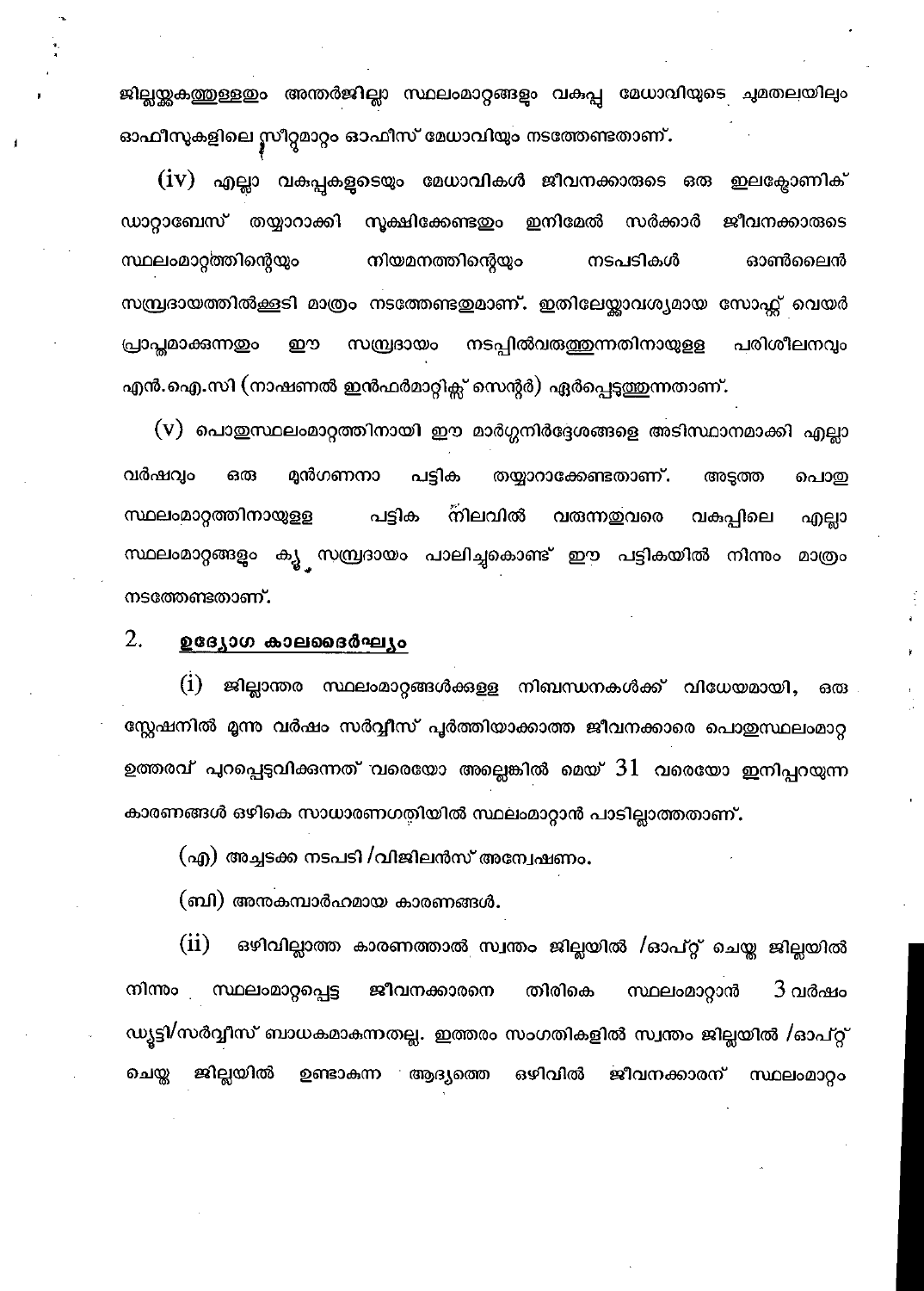നൽകേണ്ടതാണ്. (സ്വന്തം ജില്ല എന്നത് ജീവനക്കാരൻ സ്ഥിരമായി താമസിക്കന്ന ജില്ലയെ സൂചിപ്പിക്കന്ന)

 $\cdot$   $\rm (iii)$  പുറത്തെ സ്റ്റേഷനിൽ  $3$  വർഷ കാലാവധി പൂർത്തിയാക്കിയ അവകാശപ്പെട്ട ആൾക്ക് മാറ്റം നൽകന്നതിന് ആവശ്യമുള്ള പക്ഷമോ നിലവിലുളള ജീവനക്കാരന്റെ സ്ഥലംമാറ്റം പൊഇതാൽപ്പര്യാർത്ഥം ആവശ്യമായി വരുന്ന പക്ഷമോ അല്ലാതെ ഒരു പൂർത്തിയാക്കിയിട്ടില്ലാത്ത വർഷം സർവ്വീസ് ഒര സ്റ്റേഷനിൽ മന്നു പ്രത്യേക അച്ചടക്ക നടപടി/വിജിലൻസ് അന്വേഷണം, അനകമ്പാർഹമായ ജീവനക്കാരനെയ്യം കാരണങ്ങൾ, ഒഴിവില്ലാത്ത കാരണങ്ങളാൽ സ്വന്തം ജില്ലയിൽ/ഓപ്റ്റ് ചെയ്ത ജില്ലയിൽ നിന്നും സ്ഥലംമാറ്റപ്പെട്ടവർ എന്നിവയിൽ ഉൾപ്പെടാത്തവരെ സ്ഥലംമാറ്റേണ്ട ആവശ്യമില്ല. ഒരു പ്രത്യേക സ്റ്റേഷനിൽ മൃന്ന വർഷത്തെ സേവനം പൂർത്തിയാക്കിയെന്ന കാരണത്താൽ മറ്റൊത്തു. സ്റ്റേഷനിൽ മൃന്ന വർഷം പൂർത്തിയാക്കിയ സ്ഥലംമാറ്റേണ്ടതില്ല. ഒരാളെ അപേക്ഷകൻ ആ സ്റ്റേഷനിൽ സ്ഥലംമാറ്റം ആവശ്യപ്പെട്ടിട്ടുണ്ടെങ്കിൽ മാത്രം സ്ഥലം മാറ്റം നടത്തിയാൽ മതിയാകം. എന്നിരുന്നാലും 3 വർഷത്തിനപ്പറം ഒരു ജീവനക്കാരനെയും ഒരേ സീറ്റിൽ/സെക്ഷനിൽ ഇടരുന്നതിന് അനുവദിക്കേണ്ടതില്ല. അദ്ദേഹത്തെ /അവരെ അതേ /സെക്ഷന്തള്ളിലെ മറ്റ സ്റ്റേഷനുള്ളിലെ ഓഫീസിന്റള്ളിലെ സീറ്റകളിലേക്ക്/സെക്ഷനുകളിലേക്ക് സ്ഥലം മാറ്റേണ്ടതാണ്.

#### പൊതുതാല്പര്യത്തിന് വിധേയമായ സ്ഥലംമാറ്റം 3.

പൊതുതാൽപ്പര്യത്തിന് വിധേയമായി ഒരു ജീവനക്കാരനെ സ്ഥലംമാറ്റേണ്ടത് ആവശ്യമാണെന്ന് ബോദ്ധ്യമുളള<sub>്</sub> പക്ഷം സർക്കാരിന് ജീവനക്കാരനെ ഉടൻ തന്നെ വിവക്ഷിക്കുന്നത്. എന്നതുകൊണ്ട് സ്ഥലംമാറ്റാവുന്നതാണ്. പൊതുതാൽപ്പര്യം പ്രവർത്തനത്തിനും സുഗമമായ സ്ഥലംമാറ്റം കാര്യക്ഷമതയ്യം ഓഫീസിന്റെ അനിവാര്യമാകന്നു എന്നതാണ്.

4.

### അനകമ്പാർഹമായ കാരണങ്ങൾ

് ഗുരുതരമായ ഏതെങ്കിലും അസുഖമോ (ഗുരുതരമായ അസുഖങ്ങൾ എന്നത്  $(i)$ ഗുരുതരമായ രോഗങ്ങളായ ക്യാൻസർ, ഹൃദ്രോഗം, പക്ഷാഘാതം എന്നിവയും കരൾ,വൃക്ക എന്നിവ ദാനം ചെയ്തവർ, അവയവം മാറ്റിവയ്ക്കലിന് വിധേയരായവർ ) അപകടമോ മൂലം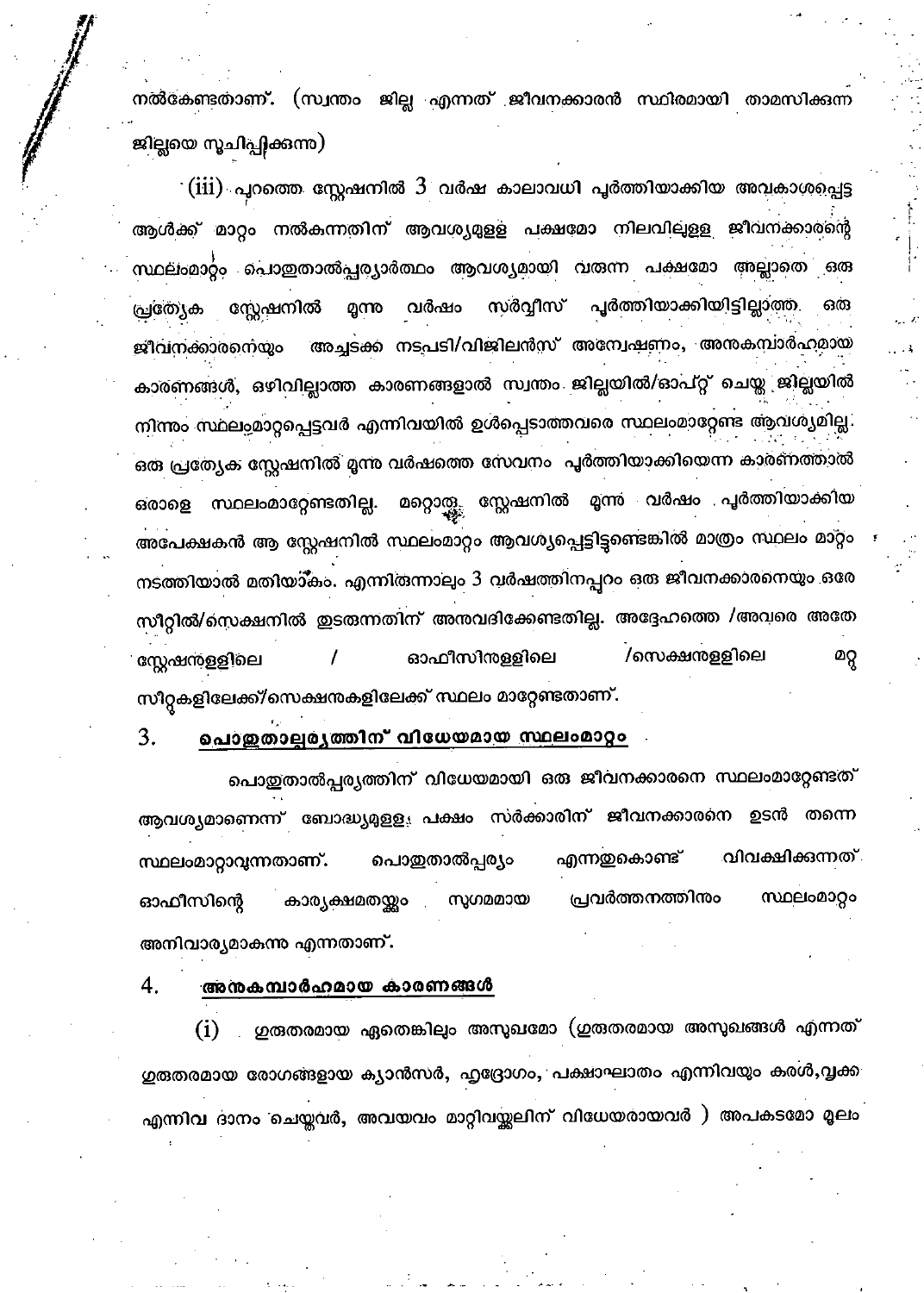ഒരു ജീവനക്കാരന് സ്ഥായിയായ അവശത സംഭവിക്കുകയും ആയത് മൂലം ജീവനക്കാരന് പരസഹായത്തിനായി ആശ്രയിക്കേണ്ടതായി വരുക.

മെഡിക്കൽ ലഭ്യമല്ലായെന്ന് **വി**ദഗ്**ധ** മറ്റൊരിടത്തും  $(ii)$ ചികിത്സ സർട്ടിഫിക്കറ്റിന്റെ അടിസ്ഥാനത്തിൽ വകപ്പതലവൻ സാക്ഷ്യപ്പെടുത്തുക.

ഭർത്താവിനോ) ( ജീവനക്കാരിയാണെങ്കിൽ  $(iii)$ ഭാര്യയോ ജീവനക്കാരന്റെ ആശ്രയിച്ച പൂർണ്ണമായും ജീവനക്കാരനെ ഗുരുതരമായ രോഗം പിടിപെട്ടതും പിതാവിനോ മാതാവിനോ മകൾക്കോ മകനോ കഴിയുന്നതുമായ പരിചരണവും സാന്നിദ്ധ്യവം ജീവനക്കാരന്റെ/ജീവനക്കാരിയുടെ അടിസ്ഥാനത്തിൽ സർട്ടിഫിക്കറ്റിന്റെ മെഡിക്കൽ അത്യന്താപേക്ഷിതമാണെന്ന് വകപ്പതലവൻ സാക്ഷ്യപ്പെടുത്തുമ്പോൾ.

 $(iv)$  മേൽപ്പറഞ്ഞ സാഹചര്യങ്ങളിൽ പുറപ്പെടുവിക്കുന്ന ഉത്തരവുകൾ ഒരു വർഷം പൂർത്തിയാക്കിയതിനുശേഷം പുന:പരിശോധിക്കേണ്ടതാണ്.

#### $5.$ ംഓപ്ഷനകൾ

(i) സ്ഥലംമാറ്റം ഒന്നാമതായി നടപ്പാക്കുന്നത് ഓപ്ഷന്റെ അടിസ്ഥാനത്തിലാണ്. ഓരോ വ്യക്തിക്കം മുന്ന് ഓപ്ഷന്മകൾ സൂചിപ്പിക്കാവുന്നതും ഈ മൃന്ന് ഓപ്ഷന്മകൾക്കം സ്റ്റേഷൻ സീനിയോറിറ്റി മാത്രം മാനദണ്ഡമായിരിക്കുന്നതുമാണ്.

ഒരു പ്രത്യേക സ്റ്റേഷനെ മൂന്നാം ഓപ്ഷനായി ഓപ് ഉദാഹരണത്തിന്∸ ഒരാൾ ചെയ്യകയാണെങ്കിൽ അയാളെ, ആ സ്റ്റേഷനെ ഒന്നാം ഓപ്ഷനോ രണ്ടാം ഓപ്ഷനോ ആയി ഓപ്പ് ചെയ്തവരും സ്റ്റേഷൻ സീനിയോറിറ്റിയുടെ അടിസ്ഥാനത്തിൽ അയാളെക്കാൾ സ്റ്റേഷനിലേയ്ക് മുൻഗണനയിൽ ജ്രനിയറായവരുമായ മറ്റാളകളേക്കാൾ ആ സ്ഥലംമാറ്റത്തിന് പരിഗണിക്കുന്നതാണ്.

മന്നാമത്തെയോ ഓപ്ഷന്റെ ഒരാൾക്ക് അയാളടെ രണ്ടാമത്തെയോ അടിസ്ഥാനത്തിൽ സ്ഥലംമാറ്റം കിട്ടമ്പോൾ അയാളടെ ഒന്നാമത്തെയും രണ്ടാമത്തെയും ഓപ്ഷൻ റദ്ദാകാതെ തന്നെ അടുത്ത പൊതുസ്ഥലംമാറ്റ ഉത്തരവിനിടയിൽ ഉണ്ടാകുന്ന ഒഴിവുകളിൽ നിലവിലുളള ഓപ്ഷൻ പരിഗണിച്ച് സ്ഥലംമാറ്റം നൽകേണ്ടതാണ്.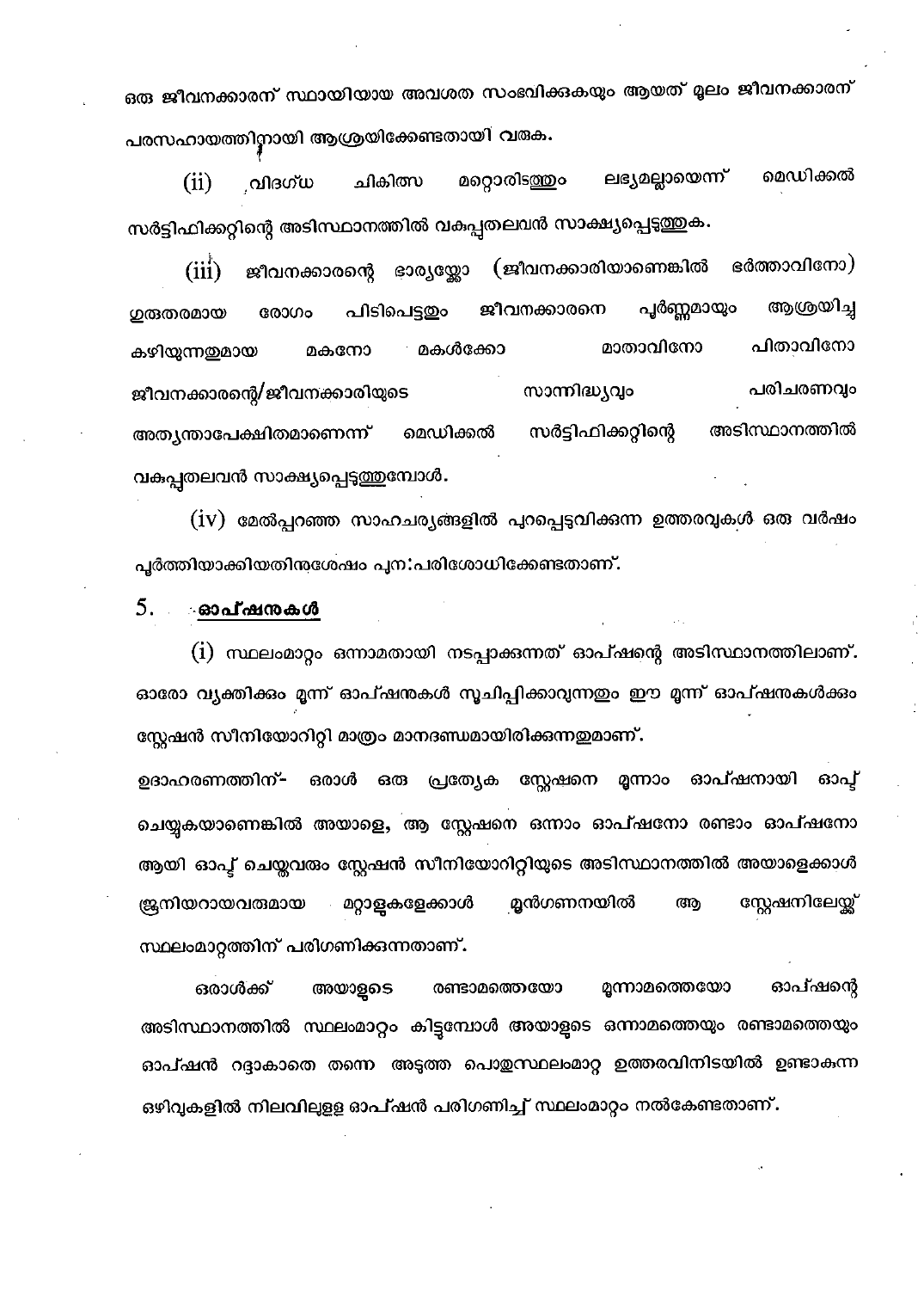ഹയർ ഓപ്ഷൻ നിർബന്ധമാണെങ്കിലും ഒരാൾക്ക് അയാളടെ രണ്ടാമത്തെയോ മൃന്നാമത്തെയോ ഓപ്ഷന്റെ അടിസ്ഥാനത്തിൽ സ്ഥലംമാറ്റം കിട്ടുമ്പോൾ അതിനുശേഷം ആവശ്യമാണെങ്കിൽ അയാൾക്ക് ഹയർ ഓപ്ഷൻ റദ്ദാക്കാവുന്നതാണ്. ഇക്കാര്യം ഉത്തരവിൽ തന്നെ വ്യക്തമാക്കേണ്ടതാണ്. അതിൻപ്രകാരം ജീവനക്കാരൻ ഓപ്ഷൻ മാറ്റി നൽകേണ്ടതാണ്. ഓഫീസുകളം തന്റ്റികയും ഓപ്ഷൻ ആയി സമർപ്പിക്കാൻ ആക്ന്ന ക്രമീകരണങ്ങൾ ഉണ്ടാകേണ്ടതാണ്. പൊഇസ്ഥലംമാറ്റ അപേക്ഷയോടൊപ്പം തന്നെ ഫോംസ്റ്റേഷൻ ഡിക്ലയർ ചെയ്യുന്നതിനം മാറ്റന്നതിന്മമുളള അവസരം നൽകേണ്ടതാണ്.  $(ii)$ ഒഴിവുകളില്ലാത്ത കാരണത്താൽ സ്ഥലംമാറ്റത്തിന് പരിഗണിക്കാൻ കഴിയാത്തതായ ജീവനക്കാർ സമർപ്പിച്ച ഓപ്ഷനകൾ സ്റ്റേഷൻ സീനിയോറിറ്റിയുടെ ക്രമത്തിൽ ക്രമീകരിക്കേണ്ടഇം രണ്ട് **പൊതുസ്ഥലംമാറ്റങ്ങൾക്കിടയിലുണ്ടാകുന്ന**തായ ഒഴിവുകൾ ഈ കൃവിൽ നിന്നും നികശ്തേണ്ടതുമാണ്.

 $(iii)$ ഓപ്ഷന്കളെ അടിസ്ഥാനമാക്കിയുളള സ്ഥലംമാറ്റങ്ങൾ സ്റ്റേഷൻ സീനിയോറിറ്റിയുടെ അടിസ്ഥാനത്തിൽ നടത്തേണ്ടതാണ്. ജില്ലാതല നിയമനത്തിന്റെ ഓപ്റ്റ് ചെയ്തിട്ടളള ജില്ലയിൽ അഞ്ച് വർഷത്തേയ്കളള നിർബന്ധിത സംഗതിയിൽ, കാലയളവ് സ്റ്റേഷൻ സീനിയോറിറ്റിയ്ലായി കണക്കാക്കപ്പെടുന്നതല്ല.

(iV) ഒരു പ്രത്യേക സ്റ്റേഷനിലേയ്ക്ക് ഒന്നിൽ കൂടുതൽ വ്യക്തികൾ ഓപ്പ് ചെയ്യമ്പോൾ സീനിയറായ വൃക്തിയെ ഏറ്റവും ഒന്നാമതായി പരിഗണിക്കേണ്ടതാണ്. ജീവനക്കാരന്റെ/ജീവനക്കാരിയുടെ ഓപ്ഷൻ പ്രകാരം സ്ഥലംമാറ്റം കിട്ടന്നവർ അവിടെ ഏറ്റവും കറഞ്ഞത് മൂന്ന് വർഷക്കാലം ജോലി ചെയ്യേണ്ടതാണ്. (സ്ഥലംമാറ്റത്തിനുളള ആവശ്യത്തിലേയ്ക്കായി  $15$  കിലോമീറ്റർ ചുറ്റളവിനുളളിലുളള സ്റ്റേഷനകളെ ഒത സ്റ്റേഷനായി കണക്കാക്കേണ്ടതാണ്).

 $({\rm v})$  ഓപ്ഷന്റെ അടിസ്ഥാനത്തിൽ സ്ഥലംമാറ്റം ചെയ്യപ്പെട്ടവർക്കം ഒരു വർഷം പൂർത്തിയാകമ്പോൾ സ്ഥലംമാറ്റത്തിനവേണ്ടി ഓപ്ഷൻ നൽകാവുന്നതാണ്. എന്നാൽ അവരുടെ ഓപ്ഷൻ യാതൊരു അവകാശവാദികളമില്ലാത്തതായ ഓപ്പൺ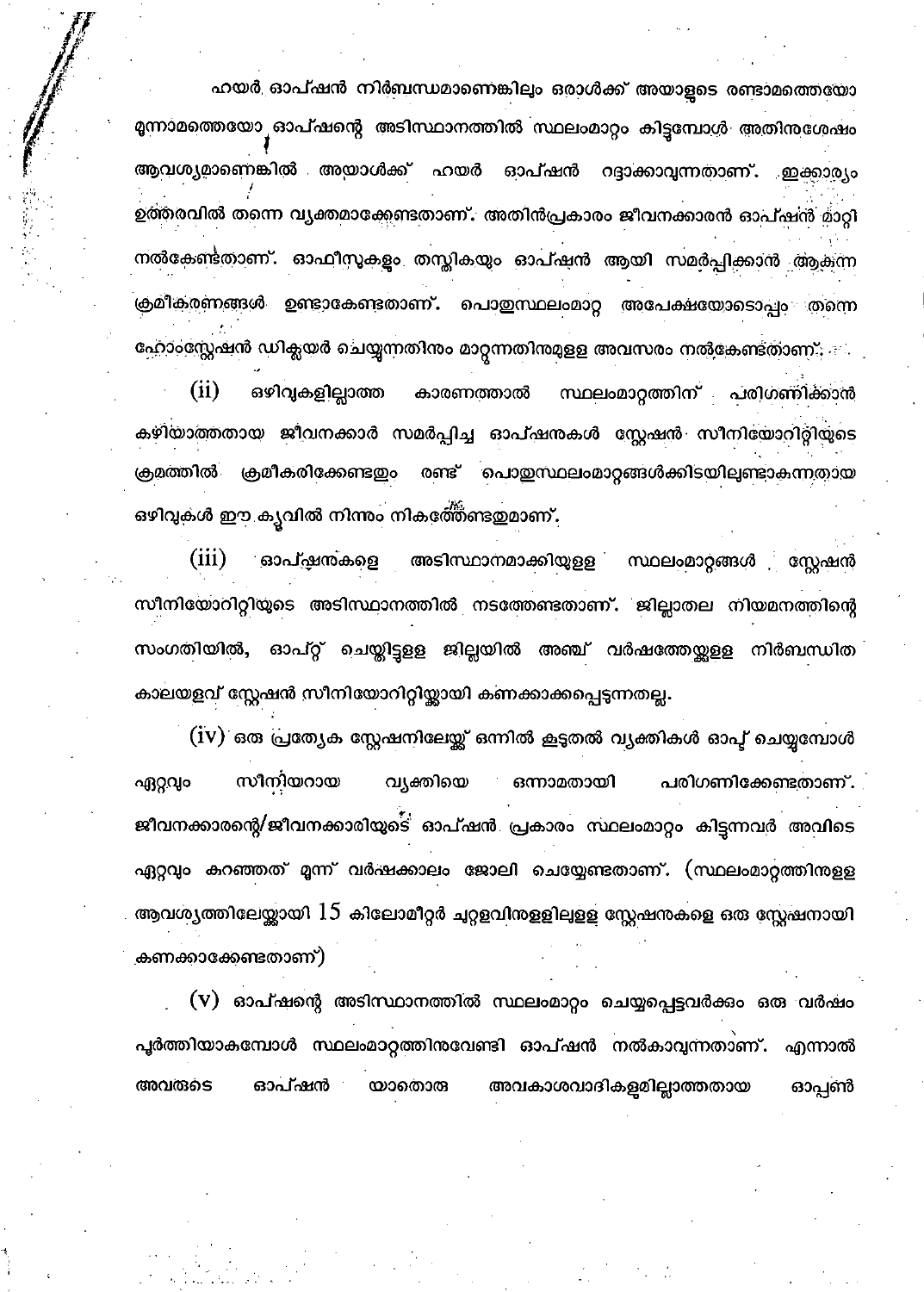വേക്കൻസികൾക്കെതിരെ മാത്രവ്യം അത്തരം സ്ഥലംമാറ്റം ഏതെങ്കിലും നിർബന്ധിത സ്ഥലംമാറ്റം അന്റിവാര്യമാക്കപ്പെടുന്നതല്ലാത്തതിനം ആണ് പരിഗണിക്കേണ്ടത്.

(vi) ഓപ്ഷന്മകളെ അടിസ്ഥാനമാക്കിയല്ലാതുളള സ്ഥലംമാറ്റങ്ങൾ നിർബന്ധിത സ്ഥലംമാറ്റമായി കരുതപ്പെടേണ്ടതാണ്.

ഉദ്യോഗസ്ഥർ നൽകിയ  $(vii)$ നിർബന്ധിതമായി സ്ഥലംമാറ്റം ചെയ്യപ്പെട്ട സമർപ്പിച്ച ഓപ്ഷനകളേക്കാൾ മുൻഗണന ഉദ്യോഗസ്ഥർ ഓപ്ഷനകൾക്ക് മറ്റള്ള നൽകേണ്ടതാണ്. മുൻഗണനാക്രമം ഇടർച്ചയായ ഏറ്റവും ദൈർഘ്യമുളള ഔട്ട് സ്റ്റേഷൻ സീനിയോറിറ്റിയും ഏറ്റവും ദൂരെയുളള സ്റ്റേഷനം ആയിരിക്കുന്നതാണ്. ആയവ രണ്ടും തുല്യമാണെങ്കിൽ സർവ്വീസ് സീനിയോറിറ്റിയാണ് പരിഗണിക്കേണ്ടത്.

(viii) ഓപ്ഷന്റെ ആവശ്യത്തിലേക്കായി, ടാൻസ്റ്റർ സ്റ്റേഷൻ സീനിയോറിറ്റി അതഇസംഗതിപോലെ, സ്ഥലംമാറ്റത്തിന്റെ/സർവ്വീസിലുളള നിയമനത്തിന്റെ ഉത്തരവിന്റെ തീയതി മതൽ ഉത്ഭവിക്കന്നതാണ്. നിർബന്ധിത സ്ഥലംമാറ്റങ്ങളം നിയമനങ്ങളം സ്റ്റേഷൻ സീനിയോറിറ്റിയെ ബാധിക്കന്നതല്ല. എവിടെ നിന്നാണോ ഉദ്യോഗസ്ഥൻ നിർബന്ധിതമായി സ്ഥലംമാറ്റം ചെയ്യപ്പെട്ടത് ആ സ്റ്റേഷനിൽ അദ്ദേഹം ഇടരുന്നതായി കരുതപ്പെടേണ്ടതാണ്.

#### 6. നിർബന്ധിത സ്ഥലംമാറ്റം

കാലയളവ് ഡ്യട്ടിയിലുളള  $\bf(i)$ നിർബന്ധിത സ്ഥലംമാറ്റത്തിനുളള ഒര വർഷമായിരിക്കേണ്ടതാണ്.

കറിപ്പ്-നിർബന്ധിത സ്ഥലംമാറ്റത്തിൽ സർവ്വീസിന്റെ കാലയളവ് കണക്കാക്കുന്നതിന വേണ്ടി ഡ്യൂട്ടിയിൽ ചെലവഴിച്ച യഥാർത്ഥ കാലയളവ് മാത്രമാണ് കണക്കിലെടുക്കുന്നത്. ഉദ്യോഗസ്ഥർ എടുത്ത രണ്ട് മാസം വരെയുളള അർഹമായ ഡ്യട്ടിയായി അവധി കണക്കാക്കുന്നതാണ്.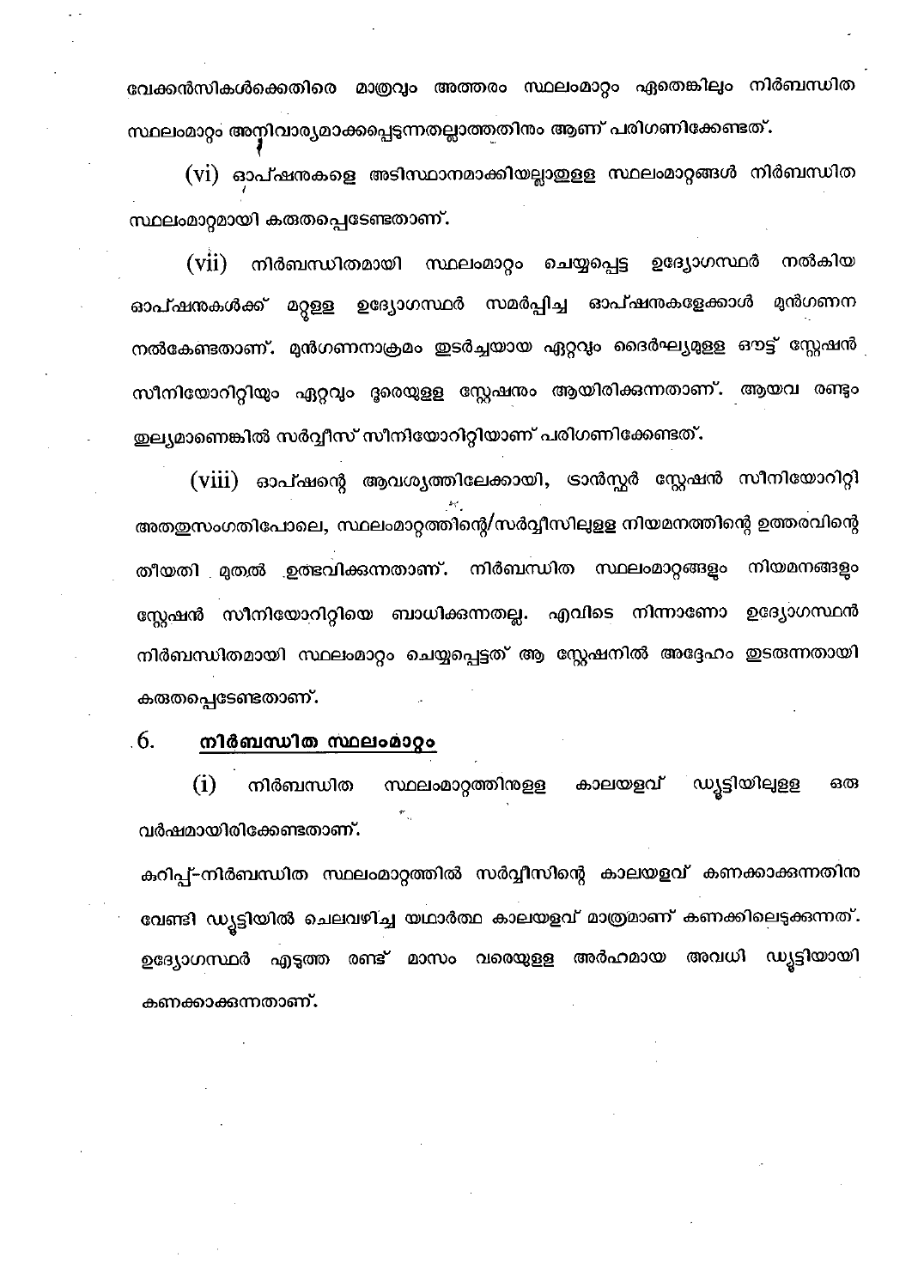(ii) നിർബന്ധിത സ്ഥലംമാറ്റത്തിനുളള മാനദണ്ഡം സർവ്വീസ് ജ്രനിയോറിറ്റി ആയിരിക്കന്നത9്ണ്. ഏറ്റവും ജ്രനിയറായിട്ടുളള ആളെ ഏറ്റവും അകലെയുളള സ്റ്റേഷനിൽ നിയമിക്കേണ്ടതാണ്.

#### 7. ആക്ഷേപങ്ങൾ/അപ്പീലുകൾ ഫയൽ ചെയ്യന്നത്

 $(i)$  എല്ലാ സ്ഥലംമാറ്റ ഉത്തരവുകളുടെയും കരട്, സ്ഥലംമാറ്റം നടത്തുന്ന് അധികാര സ്ഥാപനത്തിന്റെ നോടിസ് ബോർഡില്പം വകപ്പിന്റെ വൈബ്സൈറ്റിലും ആക്ഷേപങ്ങൾ എന്തെങ്കിലും . ഉണ്ടെങ്കിൽ പ്രസിദ്ധീകരിക്കേണ്ട്ഇം ഫയൽ ചെയ്യുന്നതിനായി ഏറ്റവും കറഞ്ഞത് ഒരാഴ്ചത്തെ സമയം അനവദിക്കേണ്ടഇമാണ് . ജില്ലാതല ഓഫിസർമാർ നടത്തുന്ന സ്ഥലംമാറ്റങ്ങൾക്കം നിയമനങ്ങൾക്കം  $(ii)$ അപ്പീലുകൾ ബന്ധപ്പെട്ട വകപ്പതലവൻ മുൻപാകെയും വകപ്പതലവൻ എതിരെയുളള ന്നിയമനങ്ങൾക്ക<u>ം</u> എതിരെയുള്ള സ്ഥലംമാറ്റങ്ങൾക്കം അപ്പീലുകൾ നടത്തന്ന സർക്കാരിലെ ബന്ധപ്പെട്ട വകപ്പസെക്രട്ടറിമാർക്കം സമർപ്പിക്കാവുന്നതാണ്.

#### 8. . നിരസിക്കൽ

 $\displaystyle \mathrm{(i)}$  ഡെപ്യ്ട്ടേഷൻ കാലയളവ് (കേരള സർവ്വീസ് ചട്ടങ്ങളിൽ നിർവ്വചിക്കപ്പെട്ട സർവ്വീസ്)/പഠനാവശൃത്തിനള്ള എന്നിവ പ്രകാരമുള്ള ഫോറിൻ അവധി സ്ഥലംമാറ്റത്തിനവേണ്ടി അർഹതയുളള കാലയളവായി പരിഗണിക്കന്നതല്ല.

 $(\mathrm{ii})$  പരസ്പരം മാറ്റത്തിനുവേണ്ടിയുളള അപേക്ഷകൾ പരിഗണിക്കേണ്ടതില്ല.

ജീവനക്കാരുടെ ബന്ധുക്കളോ ആശ്രിതരോ മറ്റാരെങ്കിലുമോ സമർപ്പിക്കന്ന  $(iii)$ അപേക്ഷകൾ ഉടൻ തന്നെ നിരസിക്കേണ്ടതാണ്.

#### 9. . **്ദസ്റ്റഷ**ൻ

 $(i)$  ഒരു ജില്ലയിലെ (റവന്യ ജില്ല)  $15$  കിലോമീറ്റർ ചുറ്റളവിനുളളിലുളള സർവ്വീസ് ഒരേ സ്റ്റേഷനിലെ സർവ്വീസായി കണക്കാക്കേണ്ടതാണ്. (സ്റ്റേഷൻ എന്നത് ജീവനക്കാരൻ അവസാനം ജോലി ചെയ്ത ഓഫീസ് എന്നല്ല സൂചിപ്പിക്കന്നത്).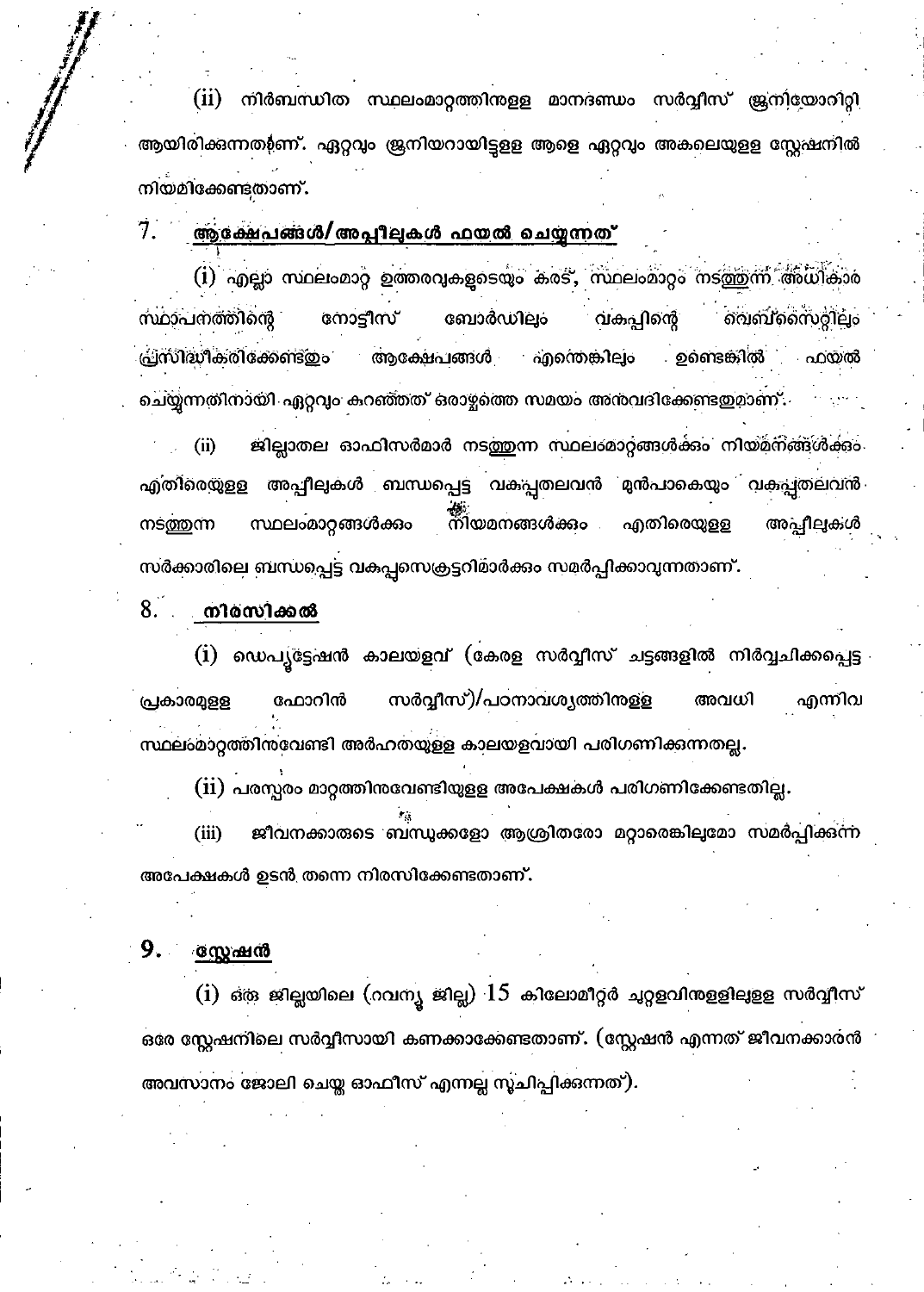(ii) സ്വന്തം ജില്ല (ഹോം സ്റ്റേഷൻ) എന്നത് ജീവനക്കാരൻ സർവ്വീസ് പ്രവേശന സമയത്ത് ഓപ്റ്റ് ചെയ്തതോ അല്ലെങ്കിൽ അപേക്ഷ നൽകി പിന്നീട് നിയമപരമായി മാറ്റി വാങ്ങിയ ജില്ലയോ എന്ന് നിർവ്വചിച്ച് അത് ഇലക്ടോണിക് ഡേറ്റയിൽ ഉൾക്കൊള്ളിക്കണം.

(iii) സ്വന്തം ജില്ലയിലേയ്ക്ക് / ഓപ്പ് ചെയ്ത ജില്ലയിലേയ്ക്ക് ഉളള സ്ഥലംമാറ്റത്തിന് ഒന്നിൽ കൂടുതൽ ജില്ലകളിലെ സർവ്വീസ് മൊത്തത്തിൽ കണക്കിലെടുക്കേണ്ടതാണ്. (വിവിധ കേഡറിലുളള സർവ്വീസുകളും മൊത്തത്തിൽ കണക്കിലെടുക്കേണ്ടതാണ്).

ഓഫീസ് ഒരു ജില്ലയിൽ നിന്നും മറ്റൊരു ജില്ലയിലേയ്ക്ക് മാറ്റിയാൽ ഓരോ  $(iv)$ കേഡറിലും ഉള്ള ഏറ്റവും ജ്രനിയറായ ജീവനക്കാരെ പുതിയ ജില്ലയിലേയ്ക് സ്ഥലംമാറ്റേണ്ടതാണ്. (ഇത്തരം സ്ഥലംമാറ്റത്തിൽ ഡി.ആർ.ബി ചട്ടങ്ങൾ പ്രകാരമുളള സീനിയോറിറ്റി നഷ്ടപ്പെടാൻ പാടില്ല<sup>ു്</sup> മാറ്റിയ ജില്ലയിലേയ്ക്ക് സ്വമനസ്സാലെ പോകന്ന ജീവനക്കാരുടെ അപ്പേക്ഷകൾ പരിഗണിക്കേണ്ടതാണ്.

#### 10. മുൻഗണനാ ക്രമം

ഒരു പ്രത്യേക സ്റ്റേഷനിലേയ്ക്ക് വളരെ കൂടുതൽ അപേക്ഷകരുണ്ടെങ്കിൽ മുൻഗണനാക്രമം ചുവടെ പറയും പ്രകാരമാണ്.

 $(i)$ <sup>ു</sup>ജീവനക്കാരന്റെ/ ജീവനക്കാരിയുടെ പരിഗണനയില്പള്ള അപേക്ഷയുടെ സമയത്തുളള സ്റ്റേഷനിലെ ഇടർച്ചിയായുളള ദൈർഘ്യം, സ്ഥലം മാറ്റത്തിന വേണ്ടിയുളള മാനദണ്ഡമായിരിക്കന്നതാണ്.

(ii) ഒരു പ്രത്യേക സ്റ്റേഷന് പുറത്ത് ഏറ്റവും കൂടുതൽ സേവനദൈർഘ്യമുളള ജീവനക്കാർക്ക് ഒന്നാമതായി മുൻഗണന നൽകാവുന്നതാണ്. എന്നാൽ വിവിധ വകപ്പകൾ കണ്ടെത്തിയിട്ടുള്ള ദുർഘടമായ മേഖലകളിൽ ജോലി ചെയ്യുന്ന ജീവനക്കാർക്ക് രണ്ട<mark>ു</mark> വർഷം പൂർത്തിയാക്കുന്ന മുറയ്ക്ക് സ്ഥലംമാറ്റത്തിരള്ള അർഹത ഉണ്ടായിരിക്കുന്നതും മറ്റെല്ലാ വിഭാഗക്കാരെക്കാളം അടുത്ത നിയമനത്തിനായി ഉചിതമായ മേഖല തെരഞ്ഞെടുക്കുന്നതിനുള്ള മുൻഗണന ഉണ്ടായിരിക്കുന്നതുമാണ്. അവർക്ക് ഇതേ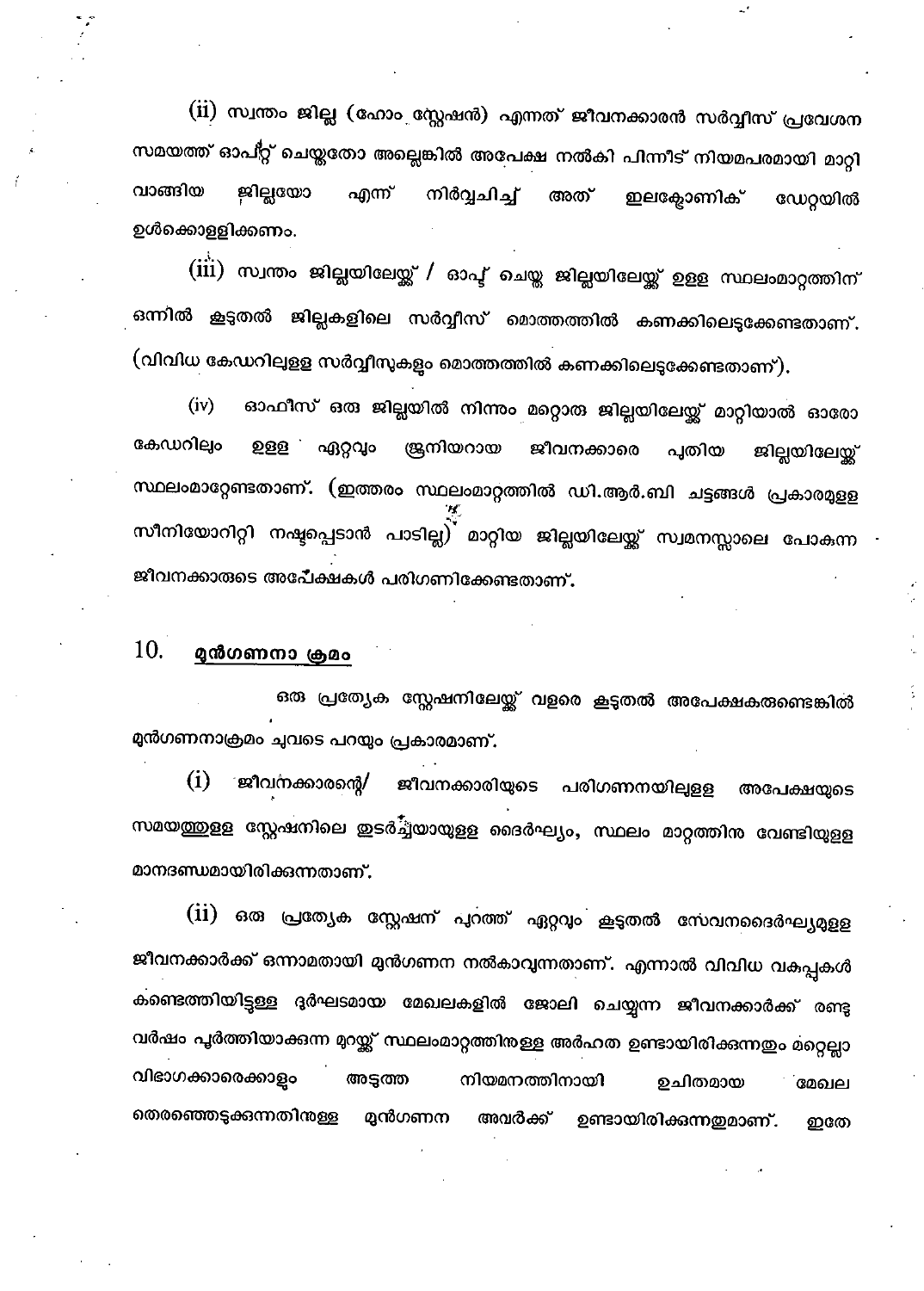വിഭാഗത്തിൽ ഒന്നിൽ കൂടുതൽ അപേക്ഷകരുണ്ടെങ്കിൽ അവരുടെ സേവന ദൈർഘ്യം കണക്കാക്കി മുന്റഗണന നൽകേണ്ടതാണ്.

(iii) വനിതാ ജീവനക്കാരെ കഴിയുന്നിടത്തോളം മലയോര ജില്ലകളിൽ വിദ്ദര പ്രദേശങ്ങളിൽ നിയമിക്കാതിരിക്കാവുന്നതാണ്. പ്രസവാവധിയിൽ നിന്നും മടങ്ങി വരുന്ന ജീവനക്കാരെയും 3 $1/08/2007$  ലെ സർക്കാർ ഉത്തരവ് സ.ഉ(പി) $391/2007/$ ഫിൻ- ൽ വ്യവസ്ഥ ചെയ്തിട്ടളള പ്രകാരം കട്ടിയെ ദത്തെടുത്തതിനളള അവധിക്ക് അർഹരായിട്ടള്ള സംസ്ഥാന സർക്കാരിലെ വനിതാ ജീവനക്കാരെയും അവർ എവിടെ നിന്നാണോ അവധിയിൽ പ്രവേശിച്ചത് അതേ സ്റ്റേഷനിലേയ്ക് തന്നെ ഒരു വർഷക്കാലത്തേയ്ക് നിയമിക്കേണ്ടതാണ്. അവർ അവരുടെ ഇഷ്ടപ്പെട്ട സ്റ്റേഷനിലേയ്ക്ക് സ്ഥലം മാറ്റം കിട്ടാൻ അപേക്ഷിക്കുകയാണെങ്കിൽ അവരുടെ അപേക്ഷയ്ക് ഒന്നാമതായി മൻഗണന നൽകേണ്ടതാണ്.

(iv) മലയോ്ടര ആഷൻ/വിദുര സ്റ്റേഷൻ/ ദുഷ്കരമായ പ്രകൃതത്തിലുളള ജോലി എന്നിങ്ങനെയുളള പദങ്ങൾ ഓരോന്നം നിർവ്വചിച്ച് ഇതുമായി ബന്ധപ്പെട്ട് ഉത്തരവുകൾ പ്രത്യേകമായി പറപ്പെടുവിക്കേണ്ടതാണ്.

 $(v)$ മറ്റ് കാര്യങ്ങളെല്ലാം തുല്യമാകമ്പോൾ, സ്വന്തം സ്റ്റേഷനിലേയ്ല് സ്ഥലംമാറ്റത്തിന്മവണ്ടി അപേക്ഷിക്കന്ന വ്യക്തികളിൽ ആ സ്റ്റേഷനിൽ നിന്നം ഏറ്റവും അധികം ദൂരെ ജോലി ചെയ്തകൊണ്ടിരിക്കന്ന വ്യക്തിക്ക് മുൻഗണന നൽകേണ്ടതാണ്.

(V1) ഡെപ്യട്ടേഷനിൽ ⁄്ലഫോറിൻ എംപ്ലോയ്ലെന്റിൽ നിന്നും മടങ്ങി വരുന്ന ജീവനക്കാർക്ക് നിലവിലുളള ഒഴിവുകളിൽ നിയമനം നൽകേണ്ടതാണ്. എന്നാൽ അവർ യഥാസമയം ചട്ടങ്ങൾ പ്രകാരം അവരുടെ അപേക്ഷ സമർപ്പിക്കേണ്ടതാണ്. അവരെ ഉൾക്കൊളളന്നതിനുവേണ്ടി ്രജനിയേഴ്ചിനെ മടക്കി വിടേണ്ടി വരികയാണെങ്കിൽ മടക്കിവിടേണ്ടി വന്നവർക്ക് കഴിയുന്നിടത്തോളം അവരുടെ സൗകര്യാർത്ഥം നിയമനങ്ങൾ നൽകേണ്ടതാണ്.

(vii) ലാസ്റ്റ് ഗ്രേഡ് ജീവനക്കാരെ അവരുടെ സ്വന്തം ജില്ലയിലോ അവർ സ്വയം തെരഞ്ഞെടുക്കന്ന ജില്ലയിലോ നിയമിക്കേണ്ടതാണ്. ലാസ്റ്റ് ഗ്രേഡ് ജിവനക്കാർക്ക്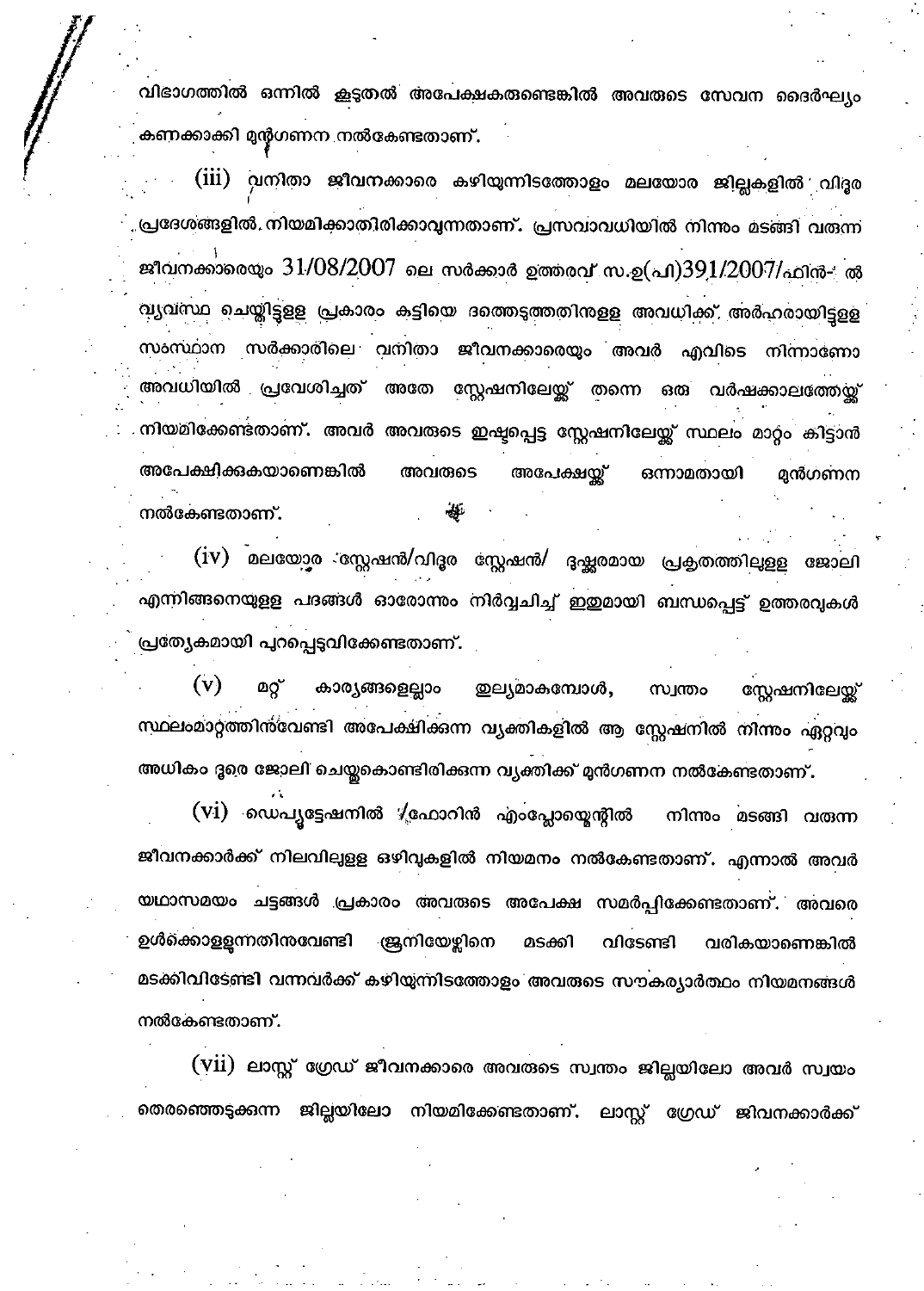ഉണ്ടായിരിക്കുന്നതല്ല. പൊതുസ്ഥലംമാറ്റം ആവശ്യമുള്ള ജില്ലാ തലത്തിൽ പക്ഷം നടത്താവുന്നതാണ്.

(viii) ,പ്രൊമോഷൻ വഴി നികത്തേണ്ടതായ ഒഴിവുകൾ നികത്തേണ്ടത് ആദ്യം നിലവിലുള്ള ഒഴിവുകളിലേയ്ക്ക് ജീവനക്കാരെ സ്ഥലം മാറ്റിക്കൊണ്ടാണ്.

 $\displaystyle \mathrm{(ix)}$  ടെയിനിംഗിന് നിയോഗിക്കപ്പെട്ട ജീവനക്കാരെ മറ്റ് മാർഗ്ഗനിർദ്ദേശങ്ങൾ കണക്കിലെടുത്തകൊണ്ട് തസ്കികയിലേയ്ക്/അവരുടെ പഴയ ആവശ്യാന്തസരണമുളള സ്റ്റേഷനിലേയ്ക് വീണ്ടം നിയമിക്കേണ്ടതാണ്.

(x) ജില്ലാടിസ്ഥാനത്തിലുളള നിയമനത്തിനായി തെരഞ്ഞെടുക്കപ്പെട്ട ജീവനക്കാർ, കഴിയുന്നിടത്തോളം അതേ ജില്ലയിൽ തന്നെ ജോലി ചെയ്യേണ്ടതാണ്.

 $(xi)$  ഉദ്യോഗത്തിൽ നിന്നം വിരമിക്കാൻ രണ്ട് വർഷം മാത്രമുളള ജീവനക്കാരെ, ആദ്യം വിരമിക്കേണ്ടവർക്ക് മുൻഗണന നൽകിക്കൊണ്ട് അവരുടെ ആവശ്യാനുസരണമുളള സ്റ്റേഷനുകളിലെ ഒഴിവുകളിൽ നിയമിക്കേണ്ടതാണ്.

ഭാര്യയ്ക്കും ഭർത്താവിനും ഒരേ സ്റ്റേഷനിൽ തന്നെ ജോലി ചെയ്യുന്നതിന്  $(xii)$ സുഗമമാക്കുന്ന സ്ഥലംമാറ്റം കഴിയുന്നിടത്തോളം അനുവദിക്കുന്നതാണ്.

# <u>പ്രത്യേക മൻഗണന (പ്രഥമഗണനീയമോ പരിരക്ഷിക്കപ്പെട്ടവരോ ആയ</u> 11. വിഭാഗങ്ങൾ)

ഒഴിവുകളിലേയ്ക്കള സ്ഥലംമാറ്റത്തിനും, നിയമനത്തിനം വേണ്ടിയുള്ള ആവശ്യത്തിലേയ്ക്കായി പരിരക്ഷിക്കപ്പെട്ട/പ്രഥമഗണനീയ വിഭാഗങ്ങൾക്കുളള സംരക്ഷണം പരമാവധി 5 വർഷമായി നിജപ്പെടുത്തേണ്ടതാണ്. മുൻഗണനാപ്രകാരമുളള സ്ഥലംമാറ്റം അതാത് കാറ്റഗറികളിലെ സ്ഥലംമാറ്റത്തിന്റെ  $20\%$  ത്തിൽ അധികരിക്കാൻ പാടില്ല. പരിരക്ഷിക്കപ്പെട്ട /പ്രഥമ ഗണനീയ വിഭാഗങ്ങൾ അനബന്ധപ്രകാരം നിശ്ചയിച്ചകൊണ്ട് ഉത്തരവാകുന്നു.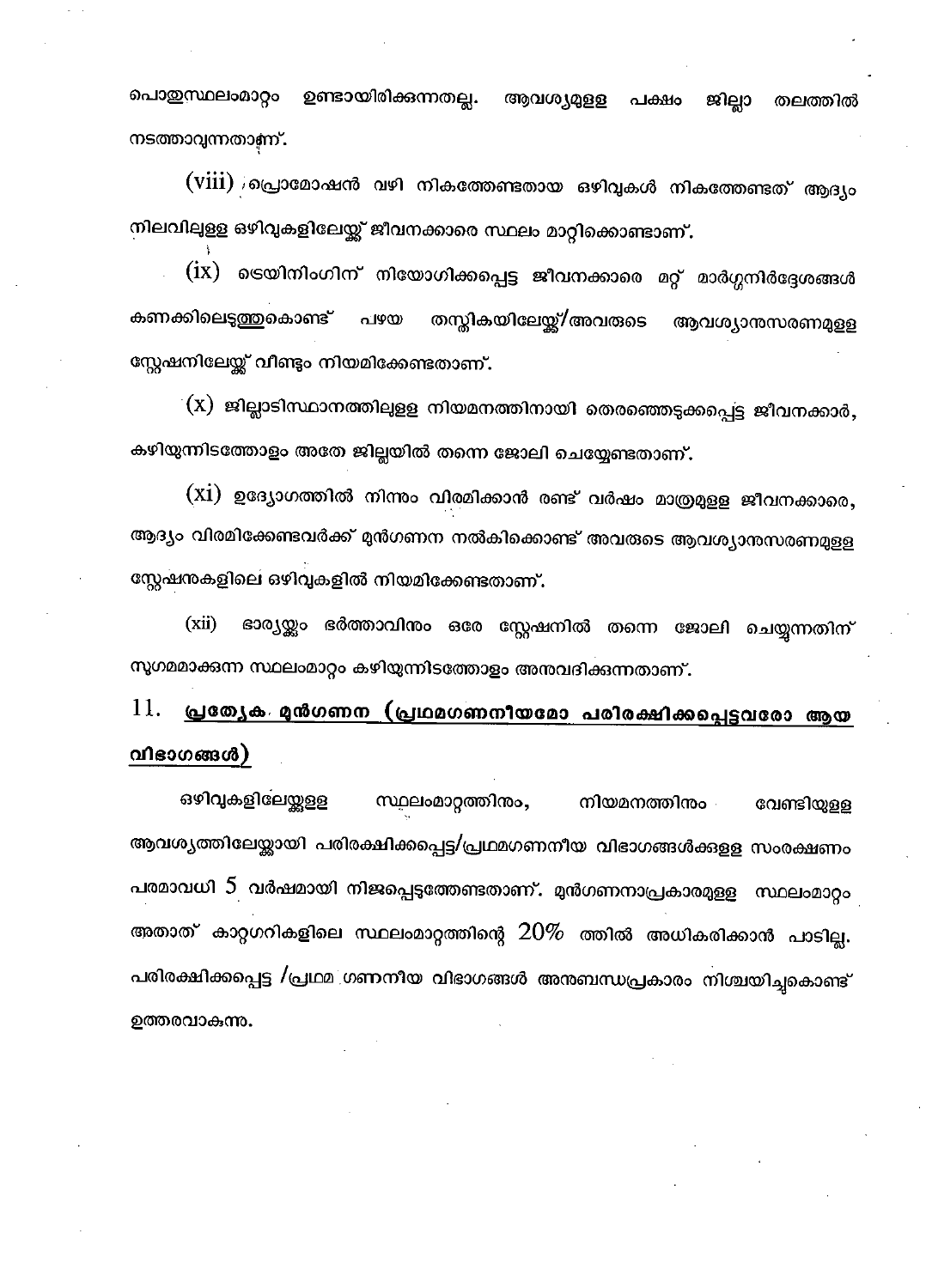#### മറ്റുളളവർ 12.

ഓപ്ഷൻ/നിർബന്ധിതം/അനകമ്പാർഹം/പൊഇതാൽപ്പര്യാർത്ഥം മതലായവ (i) സ്ഥലംമാറ്റത്തിന്റെ ഉത്തരവിൽ മുഖേനയുള്ള സ്വഭാവം **സ്ഥലംമാറ** കാണിച്ചിരിക്കേണ്ടതാണ്.

 $(i)$ അന്തർ വകപ്പതല സ്ഥലംമാറ്റങ്ങൾ ഡി.ആർ.ബി റിക്രുട്ട്മെന്റ് ചട്ടങ്ങളും പൊതുസ്ഥലംമാറ്റ മാർഗ്ഗനിർദ്ദേശങ്ങളം അനുസരിച്ച് തീർപ്പാക്കേണ്ടതാണ്.

പരിരക്ഷിക്കപ്പെട്ട എല്ലാ വിഭാഗങ്ങളുടെയും മൊത്തം ശതമാനം സ്ഥലം  $(iii)$ മാറ്റത്തിനു വേണ്ടിയുളള ഒഴിവുകളുടെ മൊത്തം സംഖ്യാബലത്തിന്റെ പരമാവധി  $30\,$ ശതമാനമായി പരിമിതപ്പെടുത്തിയിരിക്കുന്നു.

ഉത്തരവില്യെ വ്യവസ്ഥകൾ അധിപ്രഭാവമുളള  $(1V)$  സർക്കാർ സർക്കാരിന്റെ അധികാരങ്ങൾക്ക് വിധേയമായിരിക്കുന്നതാണ്. ഉത്തരവിൽ പറഞ്ഞിരിക്കുന്ന ഏതെങ്കിലും വ്യവസ്ഥകൾ വ്യാഖ്യാനിക്കന്നതിനുളള സർക്കാർ അധികാരസ്ഥാനം ആയിരിക്കുന്നതും അക്കാര്യത്തിലുളള ആ തീരുമാനം അന്തിമമായിരിക്കുന്നതുമാണ്.

#### 13. പൊതുസ്ഥലംമാറ്റത്തിനളള ഭേദഗതി

പൊതുസ്സലംമാറ്റത്തിനുളള ഭേദഗതികൾ സർവ്വീസ് സംഘടനകളമായി ചർച്ച ചെയ്തതിനശേഷം നടത്തേണ്ടതാണ്. പൊഇസ്ഥലംമാറ്റത്തിന്റെ മാർഗ്ഗനിർദ്ദേശങ്ങളുടെ അടിസ്ഥാനത്തിൽ ഓരോ വകപ്പം സർവ്വീസ് സംഘടനകളുമായി ചർച്ചചെയ്യാവുന്നതും രണ്ട് മാർഗ്ഗനിർദ്ദേശങ്ങളിൽ മാസക്കാലയളവിനുള്ളിൽ പ്രത്യേക വ്യവസ്ഥകൾ രൂപീകരിക്കുകയും ഖണ്ഡിക  $10$ ( $\rm iv$ ) ൽ പറഞ്ഞിരിക്കുന്ന പദങ്ങൾ നിർവ്വചിക്കുന്നതിനുള്ള നിർദ്ദേശങ്ങൾ സർക്കാരിന് സമർപ്പിക്കേണ്ടതുമാണ്.

ഗവർണറുടെ ഉത്തരവിൻപ്രകാരം

# സത്യജീത് രാജൻ പ്രിൻസിപ്പൽ സെക്രട്ടറി

എല്ലാ അഡീഷണൽ ചിഫ് സെക്രട്ടറിമാർക്ക്/പ്രിൻസിപ്പൽ സെക്രട്ടറിമാർക്ക്/ സെക്രട്ടറിമാർക്ക് /സ്പെഷ്യൽ സെക്രട്ടറിമാർക്ക്/സെക്രട്ടേറിയറ്റിലെ എല്ലാ ഓഫീസർമാർക്കം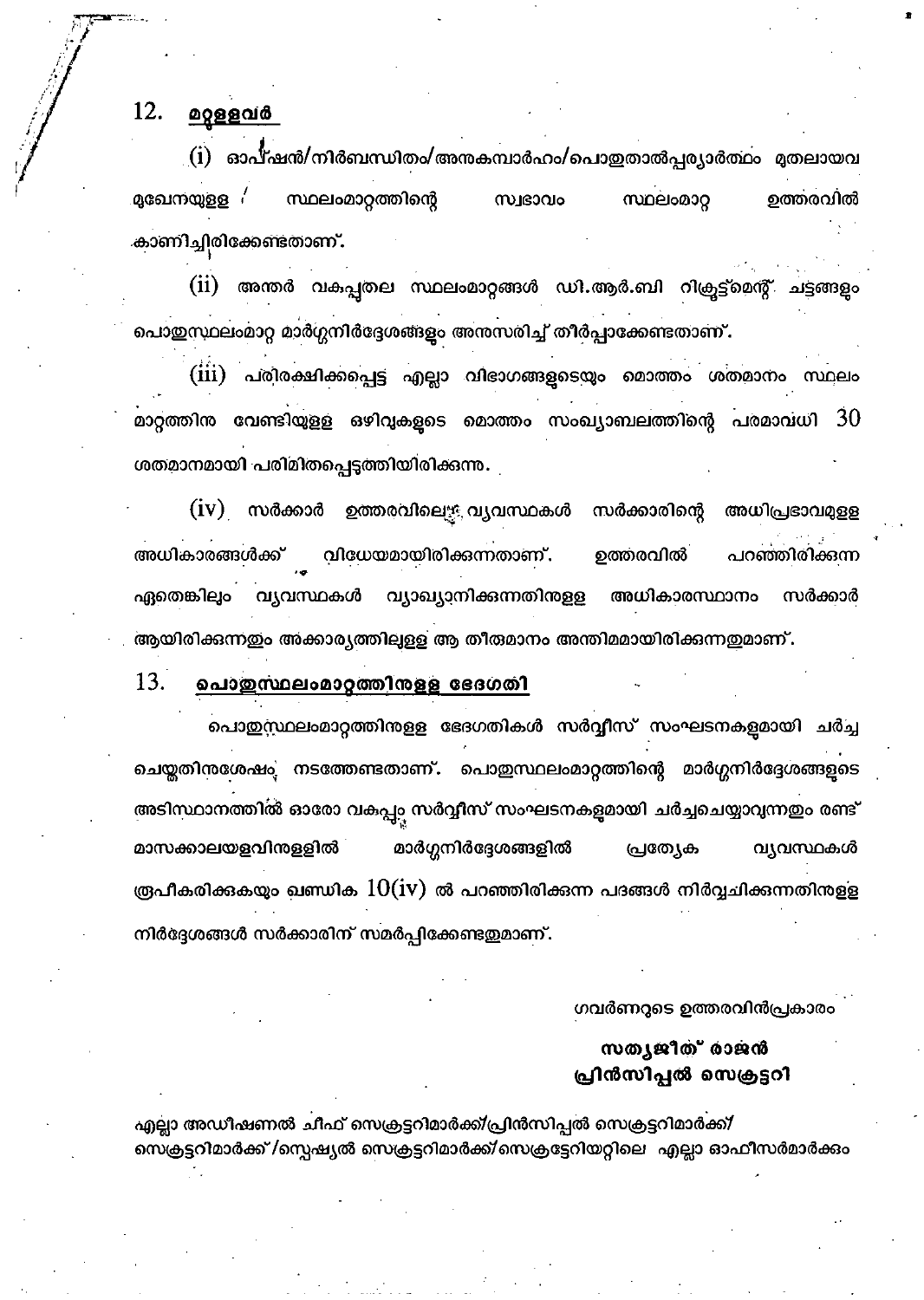എല്ലാ വകപ്പുമേധാവികൾക്കും ഓഫീസുകൾക്കും

എല്ലാ ജില്ലാ കളക്ട്ടർമാർക്കും

സെക്രട്ടേറിയറ്റിലെ ധനകാര്യം നിയമം ഉൾപ്പെടെയുളള എല്ലാ വകപ്പകൾക്കാ എല്ലാ സെക്ഷന്തകൾക്കം

പൊതുഭരണ (എസ്.സി) വകപ്പിന്

രജിസ്ലാർ,കേരള/കൊച്ചി/കോഴിക്കോട്/കണ്ണൂർ/മഹാത്മാഗാന്ധി/ശ്രീ.ശങ്കരാചാര്യസംസ്കൃത സർവ്വകലാശാല

സെക്രട്ടറി, കേരള പബ്ളിക് സർവ്വീസ് കമ്മീഷൻ, തിരുവനന്തപുരം.

സെക്രട്ടറി, കേരള നിയമസഭ, തിരുവനന്തപുരം.

ജനറൽ മാനേജർ, കേരള സംസ്ഥാന ഗതാഗത കോർപ്പറേഷൻ, തിതവനന്തപുരം

രജിസ്ലാർ, ഹൈക്കോടതി, എറണാകളം.

രജിസ്കാർ, കേരള കാർഷിക സർവ്വകലാശാല,മണ്ണത്തി

സെക്രട്ടറി, കേരള സംസ്ഥാന വൈദൃതി നിലയം,തിരുവനന്തപുരം

പ്രതിപക്ഷനേതാവിന്റെ പ്രൈവറ്റ് സെക്രട്ടറിക്ക്

മുഖ്യമന്ത്രിയുടേയും മറ്റു മന്ത്രിമാരുടേയും പ്രൈവറ്റ് സെക്രട്ടറിമാർക്ക്

ചീഫ് സെക്രട്ടറിയുടെ അഡീഷണൽ സ്പെക്രട്ടറിയ്ക്

(സർക്കാർ റിലേഷൻസ് വകപ്പ് വെബ്സൈറ്റിൽ ഇൻഫർമേഷൻ & പബ്ളിക് ്പ്രസിദ്ധീകരിക്കുന്നതിനും പത്രമാധ്യമങ്ങൾക്ക് നൽകന്നതിനമായി)

.ഉത്തരവിൻപ്രകാര<u>ം</u>

viran

സെക്ഷൻ ഓഫീസർ